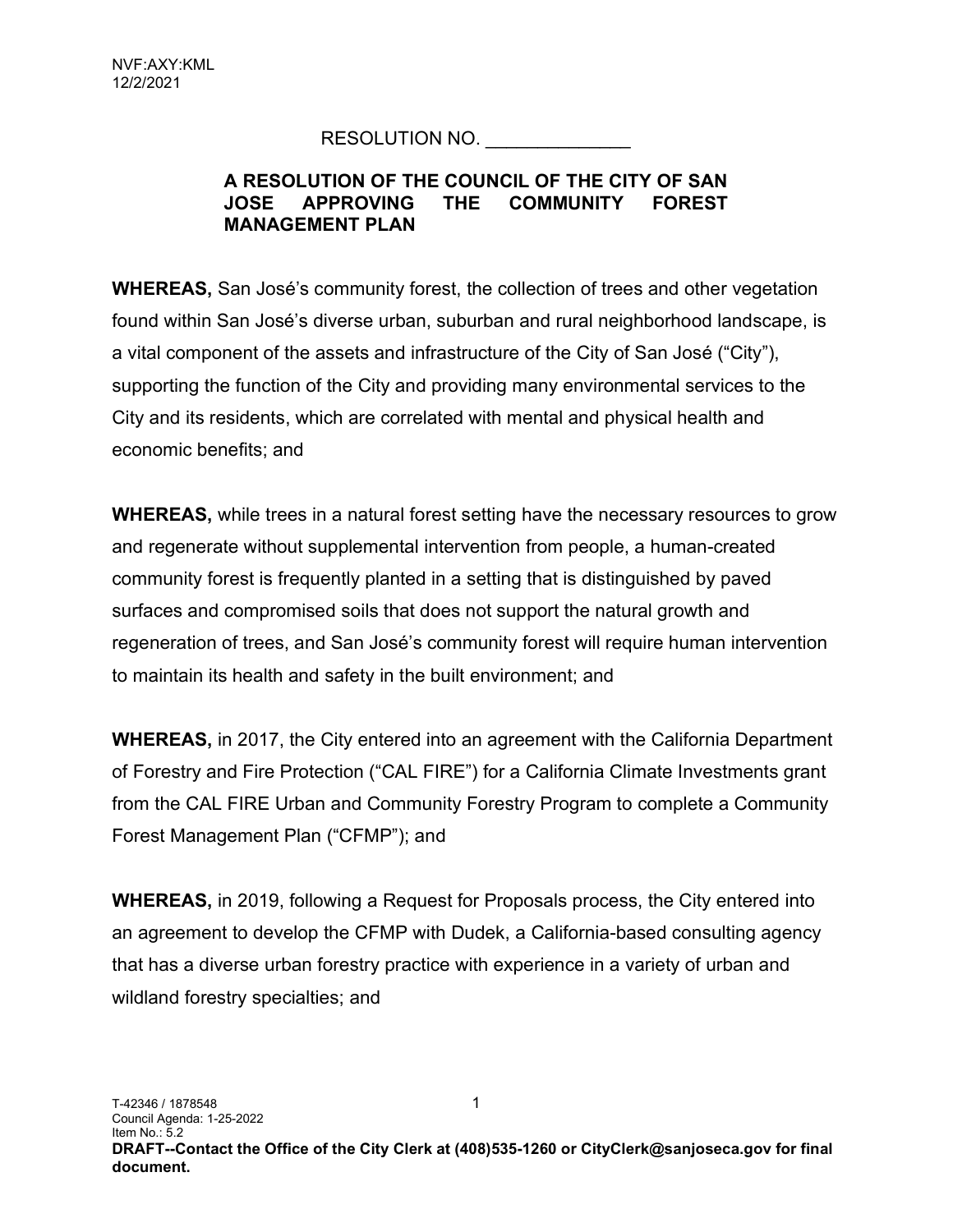WHEREAS, the CFMP development process included the completion of an independent strengths, weaknesses, opportunities and threats ("SWOT") analysis of all aspects of the City's current tree programs, departmental policies and procedures, and ordinances to identify opportunities for improvement; and

WHEREAS, the CFMP makes recommendations that would protect, enhance and grow the community forest, including recommendations on staffing and program funding, and includes updates for effective tree maintenance procedures and a Strategic Work Plan which provides preliminary goals and objectives that align with the eight key findings from the SWOT analysis, as well as an updated Tree Policy & Best Management Practices Manual; and

WHEREAS, the City desires to approve the CFMP in order to fulfill the objectives of the CAL FIRE grant, enable staff to begin implementation of the Strategic Work Plan, focusing staff and community efforts on strategies that would improve current management of the existing community forest and ultimately protect, enhance and grow San José's tree canopy;

NOW, THEREFORE, BE IT RESOLVED BY THE COUNCIL OF THE CITY OF SAN JOSE THAT:

The Community Forest Management Plan is hereby approved.